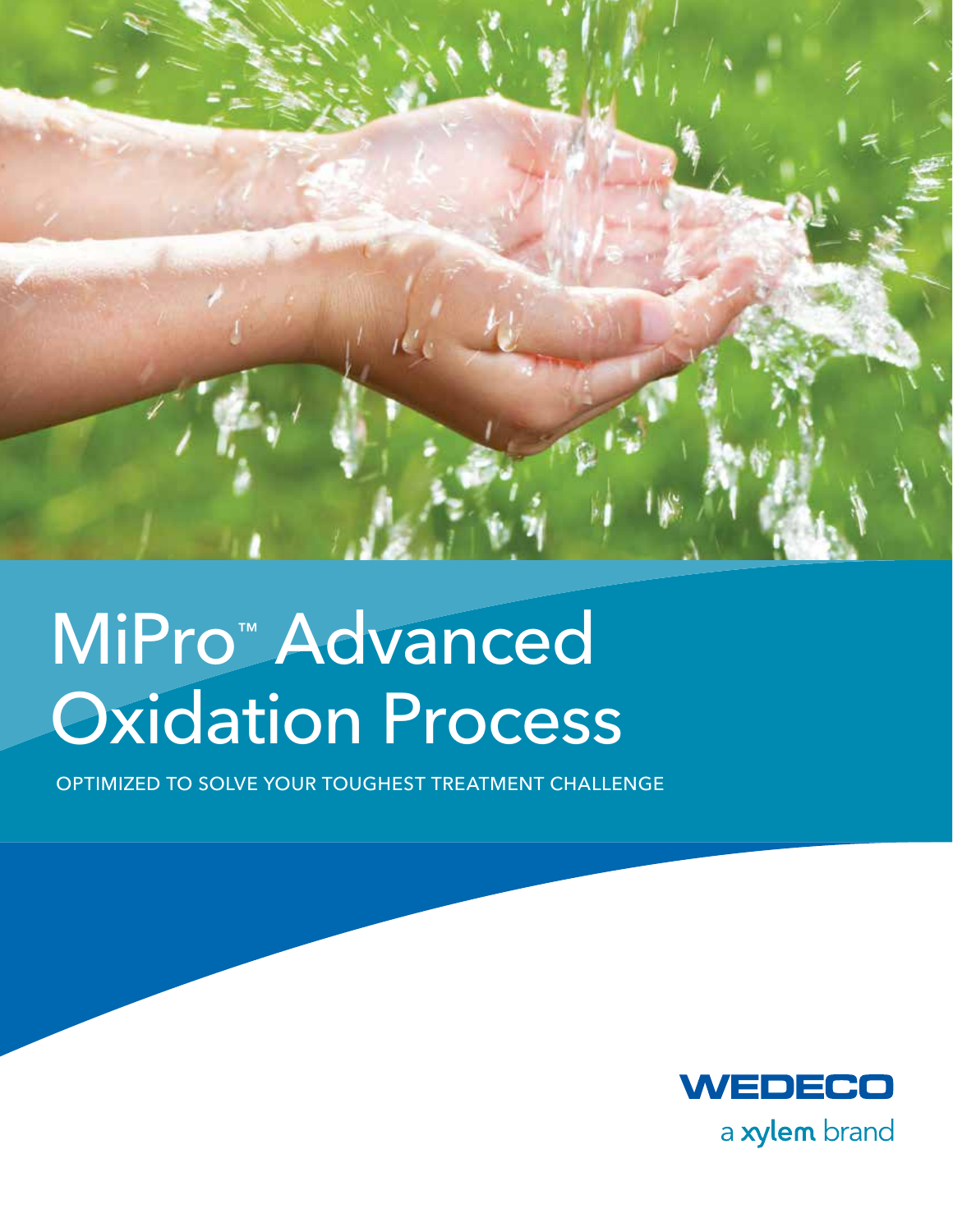# The Treatment Challenge

As water resources become increasingly stressed due to drought, flooding, population growth and pollution, the close linkage between wastewater, rivers, lakes and groundwater becomes even more important. Our use and reuse of water has become a critical water quality and supply issue, one frequently challenged by the presence of recalcitrant trace organic compounds. Trace organic compounds enter our water resources through many paths:

- Taste and odor compounds, such as geosmin and 2-MIB, occur naturally due to algal blooms in lakes and reservoirs.
- Endocrine disrupting compounds (EDC) pharmaceuticals and personal care products (PPCPs), pass through conventional wastewater treatment and into the environment and raw water supplies.
- Agriculture runoff may contribute herbicides and pesticides to our water supplies.
- Industries may discharge wastewater containing micropollutants such as N-nitrosodimethylamine (NDMA), 1,4-Dioxane and other chemicals.





Conventional treatment systems, whether wastewater or drinking water, often allow these trace organics to pass through, posing a threat to human health and the environment. These recalcitrant trace organics don't readily break down in biological processes and can pass through treatment technologies such as filtration, membranes, reverse osmosis and granular activated carbon.

**Advanced Oxidation Processes (AOPs) are often needed to remove these recalcitrant trace organics that cannot be removed by other means.**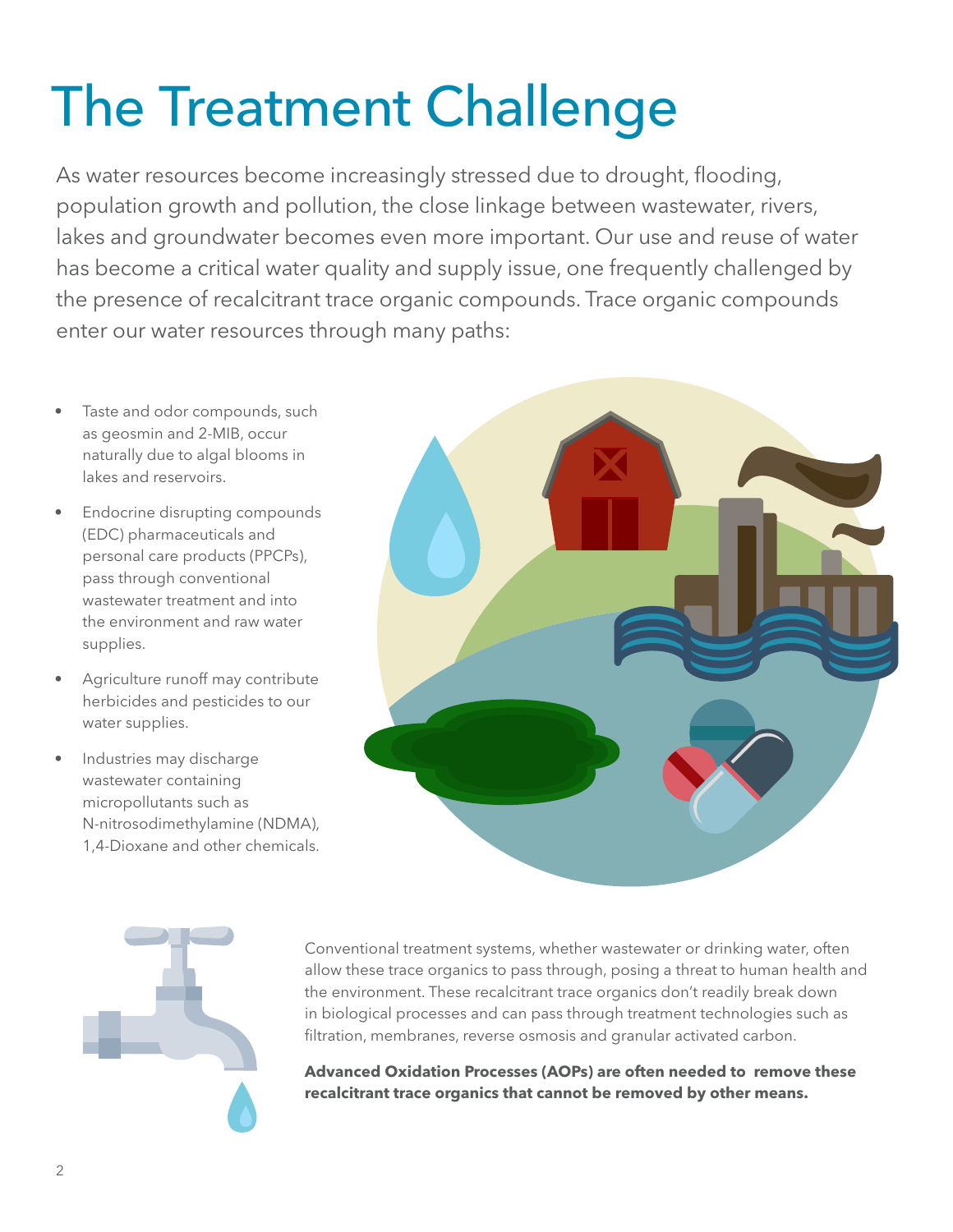## Remove challenging contaminants **with Wedeco MiPro™AOP**

Advanced Oxidation Processes, or AOPs, use the oxidation power of hydroxyl radicals, the strongest oxidant available for water treatment to remove these recalcitrant compounds.

#### **The need for AOP includes:**

- Providing safe drinking water from impacted source waters,
- Removing taste and odor from drinking water,
- Producing wastewater effluent that does not negatively impact the receiving waters, and
- Reclaiming wastewater for beneficial or potable reuse

**MiPro™ AOP utilizes the most efficient oxidation method available to remove these trace organic compounds to safeguard human health and the environment.**

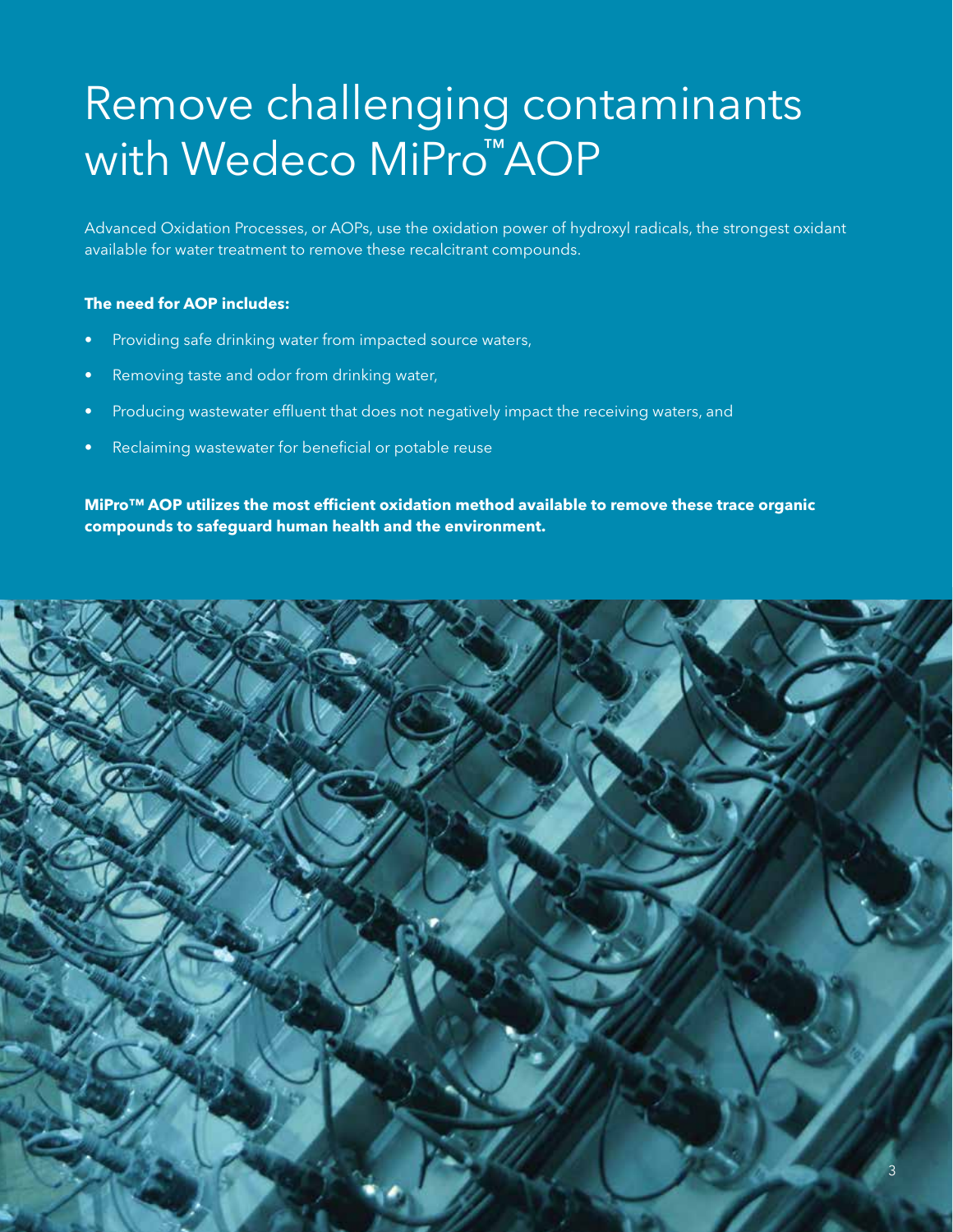### MiPro<sup>™</sup> AOP is designed and optimized to be the most cost effective treatment for YOUR needs

The processes used in AOP — ozone, peroxide, ultraviolet radiation, chlorine — are powerful treatment technologies both by themselves and in conjunction with each other. The key to selecting the best AOP solution is to find the right combination of these processes to most efficiently generate hydroxyl radicals that reduce the target contaminants. The best AOP for YOUR water treatment needs will depend upon many factors including:

- Type and concentration of trace organic compounds in your water
- Treatment target concentrations for each contaminant of concern, including regulatory requirements and end use (drinking water, reuse, discharge to environment)
- Your water matrix, including parameters such as pH, TOC, COD, alkalinity and more
- • Upstream and downstream unit operations in the overall treatment train — the multiple barrier approach is often the most cost-effective solution
- Energy and chemical costs

| Ozone + Peroxide                                                                | MiPro™ eco <sub>3</sub> and Pro <sub>3</sub> mix <sup>®</sup><br>Very efficient production of hydroxyl radicals, excellent for many AOP applications.                                                                                                                                                                                                      |
|---------------------------------------------------------------------------------|------------------------------------------------------------------------------------------------------------------------------------------------------------------------------------------------------------------------------------------------------------------------------------------------------------------------------------------------------------|
| UV + peroxide or<br>UV + hypochlorite                                           | MiPro <sup>™</sup> photo<br>Highly effective for photo sensitive compounds like NDMA and for low concentrations of<br>contaminants in clean waters, such as RO permeate and drinking water. While the use of<br>hydrogen peroxide is typical, the use of hypochlorite is advantageous in applications with low<br>pH (such as RO permeate in water reuse). |
| Ozone + Peroxide + UV                                                           | MiPro <sup>TM</sup> eco, plus<br>Ideal for process stream with multiple contaminants and pathogens, leverage the strength of<br>each technology for most efficient result.                                                                                                                                                                                 |
| Wedeco MiPro™ AOP solution is tailor fit to your water chemistry and flow rates |                                                                                                                                                                                                                                                                                                                                                            |

#### Wedeco's experts will help you select and optimize the best AOP solution with state-of-the-art bench-scale and pilot-scale treatability services

**Put our expertise to work for you.** Our AOP experts have been designing innovative oxidation systems using ozone and ultraviolet light for over 20 years. They have the knowledge and experience to help you cost effectively evaluate your project to determine the optimal technology and design.

**Quick and inexpensive screening with bench-scale UV, ozone and AOP options** to assess the feasibility of AOP and establish the best design criteria for your project. We can often go directly from bench-scale testing to a full-scale design. Our treatability testing labs in Herford, Germany and Charlotte, North Carolina include a broad applications database to leverage our extensive experience from around the world, to find you the best solution.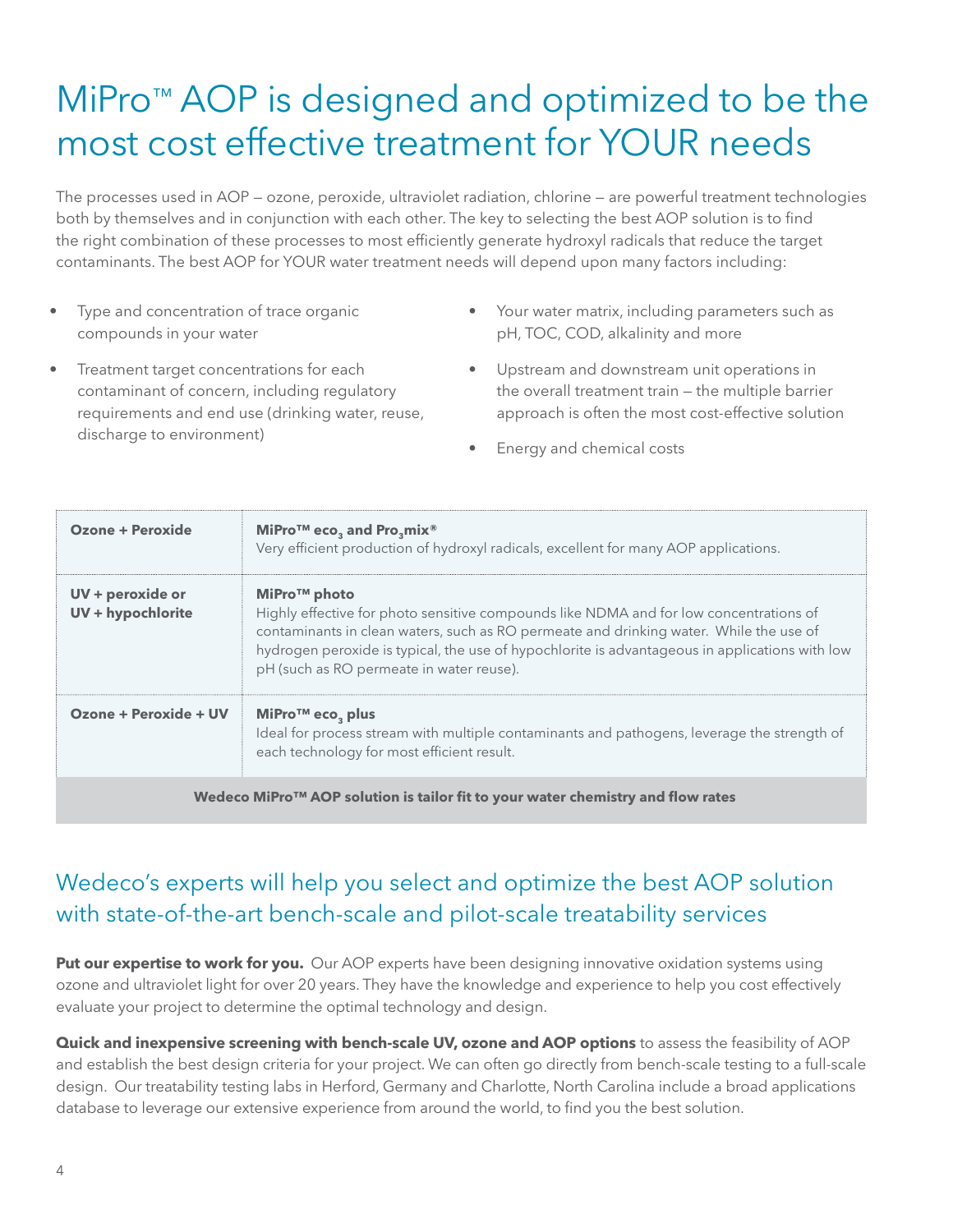### Our pilot-scale systems allow you to test every type of AOP and simulate a full-scale system

See for yourself the effectiveness of AOP and know precisely what to expect from your system. Wedeco's fleet of fully automated, containerized MiPro™ AOP pilot plants, allows you to evaluate a variety of treatment options, with a flexible range of UV, ozone and AOP tests. Our engineers will work closely with you to determine the optimum configuration for a custom engineered solution. Pilot testing pays dividends by:

- **Minimizing risk through demonstration of the technology.** You know it will work.
- **Lowering operation and maintenance costs** through optimization of dosing and controls.
- **Fine tuning the full-scale design criteria, saving on capital costs.** The final system is not oversized due to uncertainty and overly conservative safety factors, but properly sized to ensure compliance.
- **Facilitating operator training.** Your staff can learn the operations during testing, seeing the results of changing operational parameters.
- **• Demonstrating compliance to regulatory agencies and obtain validation acceptance.**
- **Generating a full-scale performance quarantee from Xylem.**



**Our plug and play configurations** allow for quick set up on your site and can be integrated with other technologies to simulate treatment trains.

**The result?** We partner with you to reduce project costs, expedite technology selection and ensure successful implementation.

#### **Terminal Island Water Reclamation Plant**

Faced with one of the most severe droughts on record, Los Angeles Sanitation contracted with Xylem to pilot test Wedeco MiPro™ AOP to facilitate full-scale AOP technology selection for the Advanced Water Purification Facility expansion. This facility will provide safe water that complies with groundwater recharge regulations for indirect potable reuse.

The testing, carried out at the Terminal Island Water Reclamation Plant, compared multiple AOP methods and demonstrated that, for this project, MiPro™ AOP using UV and chlorine is the most effective final barrier against pathogens such as virus, Giardia, and cryptosporidium and regulated contaminants including NDMA and 1,4-Dioxane.

MiPro™ AOP's application of UV and chlorine is a significant breakthrough, making water reuse more sustainable and cost effective. The upgrade of the Terminal Island plant will include MiPro™ photo to treat 12 million gallons per day (MGD) of highly purified water for beneficial reuse, reducing dependency on imported potable water supplies.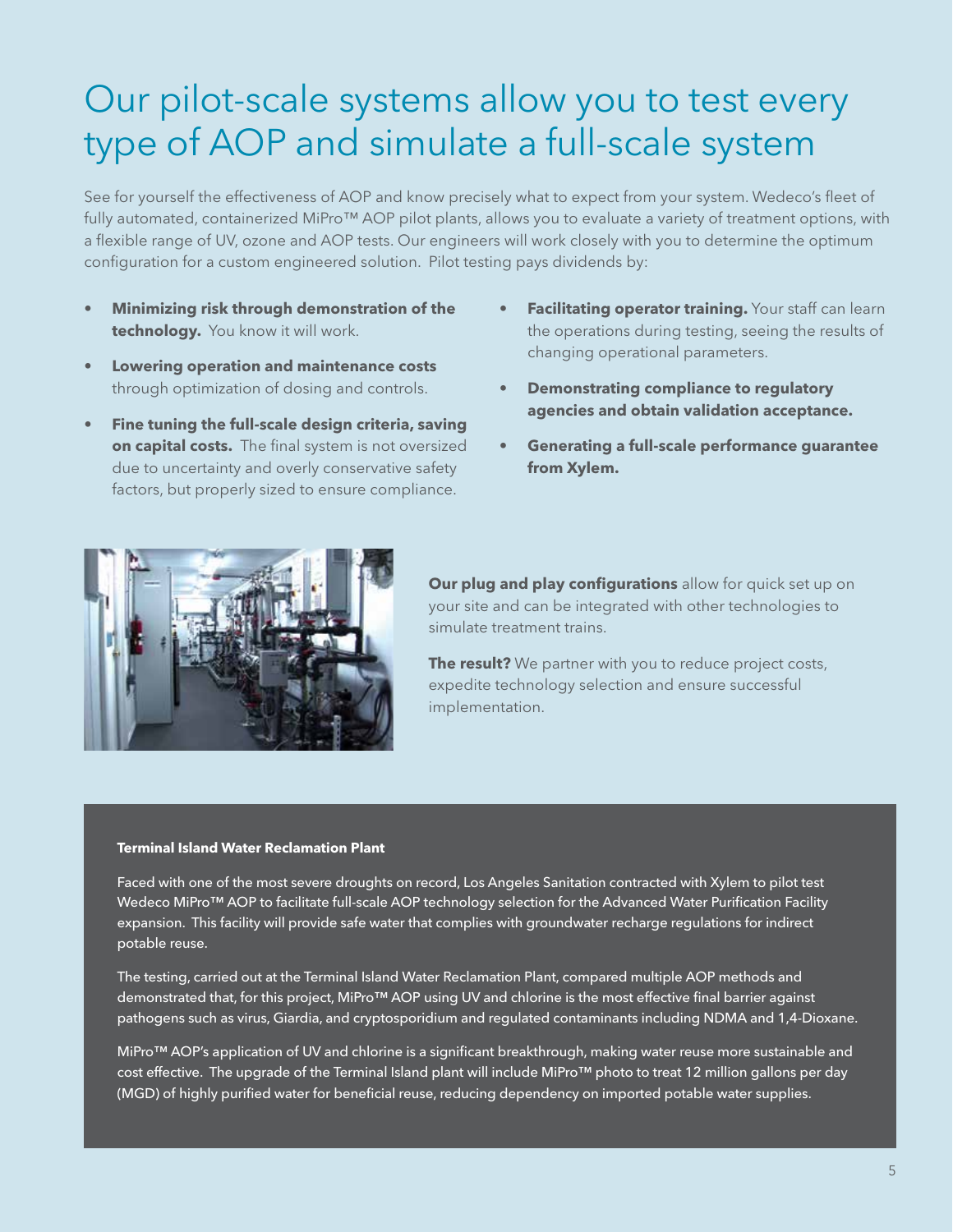## Single source for integrated solutions – process equipment and controls

A process is only as good as its weakest link. To ensure that treatment requirements are achieved, Xylem provides integrated turnkey solutions, including all the treatment equipment and controls.

MiPro™ AOP systems can be provided pre-assembled for plug and play simplicity, expediting the construction schedule and minimizing installation costs. Xylem process experts will work closely with your engineers, contractors and operators during the entire process, through start up and training and for the life of the system. Single source, integrated solutions from Xylem offer an unparalleled performance guarantee, backed further by Xylem's TotalCare Service support.

#### **Your Wedeco MiPro™ AOP solution is guaranteed to meet your treatment objectives.**



### Backed by Wedeco, the leader in ozone and UV design.

MiPro™ AOP uses the same technologies pioneered by Wedeco for energy efficient UV and ozone treatment. With unsurpassed reliability and integrated control protocols for energy efficient operation, you are assured of continuous compliance at the lowest possible life cycle costs.

Whatever your treatment challenges, whatever your contaminants, the Wedeco experts can assist you in defining the most cost effective MiPro<sup>™</sup> AOP system for your unique requirements.

#### **Together. Let's Solve Today's Treatment Challenges Now. Let's Solve Water.**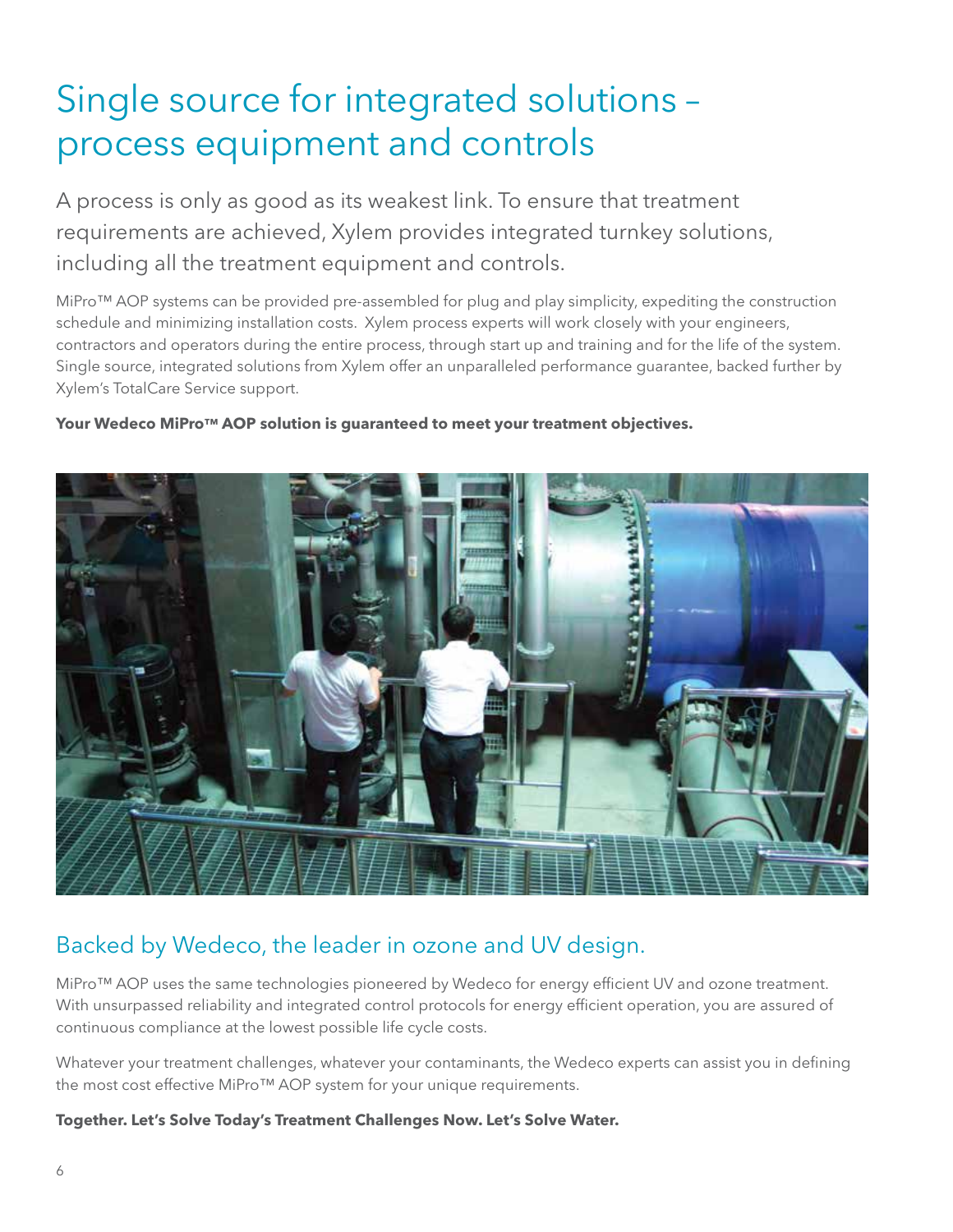### Proven results in worldwide installations



Three Wedeco PDO 1000 ozone generators are producing up to 51 kg of ozone per hour from liquid oxygen.

**End user:** K-Water **Location:** Sung-Nam South Korea **Flow rate:** 34,390 m<sup>3</sup>/h (218 MGD US) **Treatment need:** Taste and odor (T&O), geosmin and 2-MIB **Solution: MiPro™ eco Ozone dose:** 2 g/m3 **H<sub>2</sub>O<sub>2</sub> dose:** 0.5 ppm **2-MIB removal:** 0.5 Log



Pro<sub>2</sub> mix utilizes ozone and peroxide to break down pesticides while limiting bromate production.

**End user: Anglian Water Services Location:** United Kingdom **Flow rate:** 40 m<sup>3</sup>/h (0.25 MGD) **Treatment need:** Metaldehyde removal in high bromide water **Bromide in source water:** 80 µg/L **Solution: Progmix Ozone capacity:** 400 g/h **H<sub>2</sub>O<sub>2</sub> dose:**  $5 - 25$  g/m<sup>3</sup> **Metaldehyde removal:** 0.5 LOG **Bromate in finished water:** < 3 µg/L

Wedeco MiPro™ photo is delivered skid mounted including all controls and analytical devices like UVT monitor and  $H_2O_2$  measurement.

**End user:** SK Engineering and Construction **Location:** South Korea **Flow rate:** 40 m<sup>3</sup>/h (0.25 MGD) **Treatment needed:** 2-MIB removal for T&O **Solution:** MiPro™ photo, with hydrogen peroxide **UV dose:** 4-8000 J/m² **2-MIB removal:** > 0.5 LOG